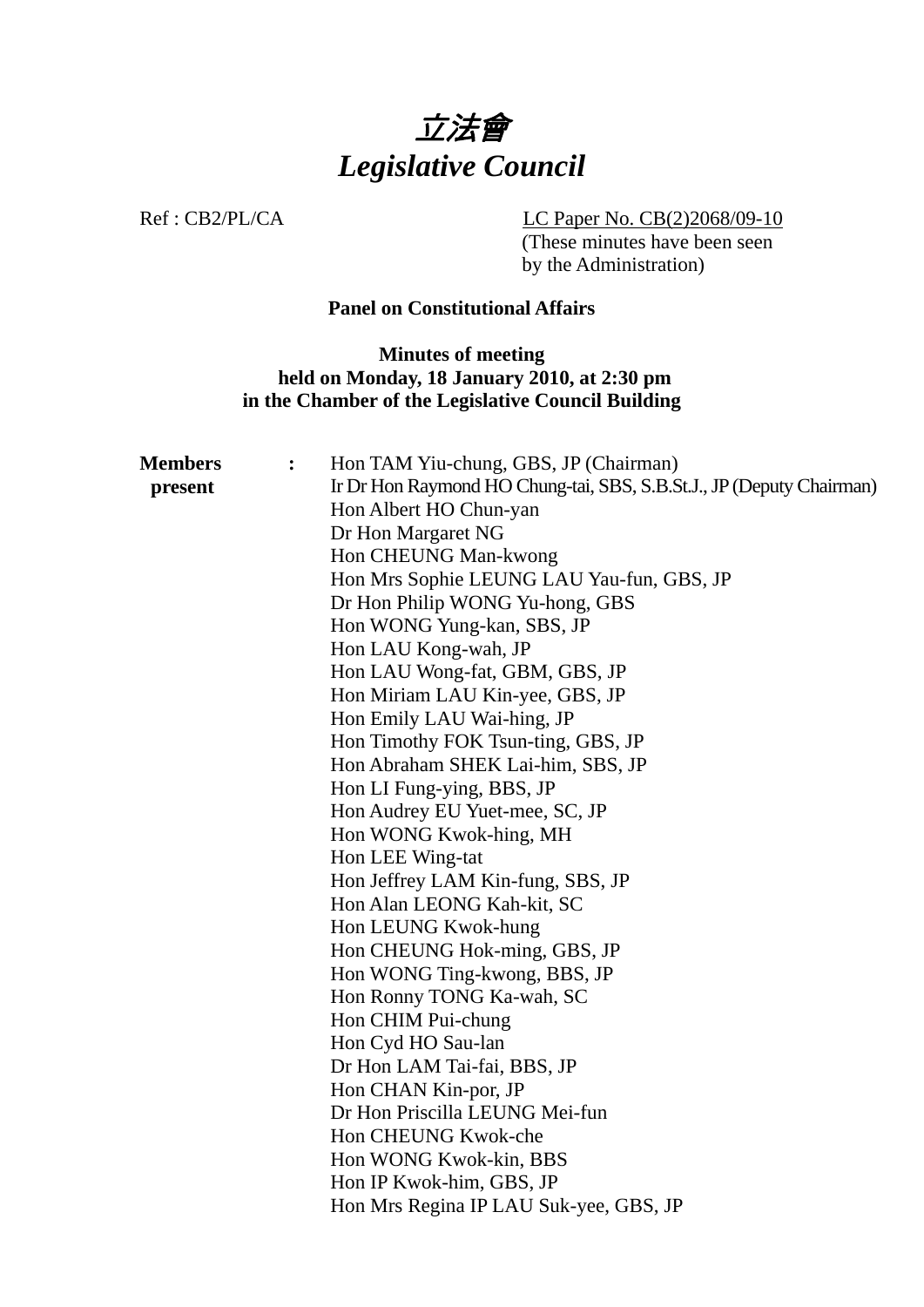|                                       |                  | Dr Hon PAN Pey-chyou<br>Hon Paul TSE Wai-chun<br>Dr Hon Samson TAM Wai-ho, JP                                                                                                                                                                                                                                                                                                                                                                                                                                                                                                       |
|---------------------------------------|------------------|-------------------------------------------------------------------------------------------------------------------------------------------------------------------------------------------------------------------------------------------------------------------------------------------------------------------------------------------------------------------------------------------------------------------------------------------------------------------------------------------------------------------------------------------------------------------------------------|
| <b>Members</b><br>absent              | $\ddot{\bullet}$ | Prof Hon Patrick LAU Sau-shing, SBS, JP<br>Hon Tanya CHAN<br>Hon WONG Yuk-man                                                                                                                                                                                                                                                                                                                                                                                                                                                                                                       |
| <b>Public Officers :</b><br>attending |                  | Item III<br>Mr Stephen LAM Sui-lung<br>Secretary for Constitutional and Mainland Affairs<br>Miss Adeline WONG Ching-man<br>Under Secretary for Constitutional and Mainland Affairs<br>Mr Arthur HO Kin-wah<br>Deputy Secretary for Constitutional and Mainland Affairs<br>Ms Christina CHONG Yau-ling<br>Principal Assistant Secretary for Constitutional and Mainland<br><b>Affairs</b><br>Mr Benjamin YUNG Po-shu<br><b>Principal Education Officer (Curriculum Development)</b><br><b>Education Bureau</b><br>Ms Margaret TAY<br><b>Chief Manager (Integrated Care Programs)</b> |
|                                       |                  | <b>Hospital Authority</b><br><u>Item IV</u><br>Miss Adeline WONG Ching-man<br>Under Secretary for Constitutional and Mainland Affairs<br>Mr Arthur HO Kin-wah<br>Deputy Secretary for Constitutional and Mainland Affairs<br>Mr Hubert LAW Hin-cheung<br>Principal Assistant Secretary for Constitutional and Mainland<br><b>Affairs</b><br>Ms Roxana CHENG Pui-lan<br><b>Senior Assistant Solicitor General</b><br>Department of Justice                                                                                                                                           |

 $- 2 - -$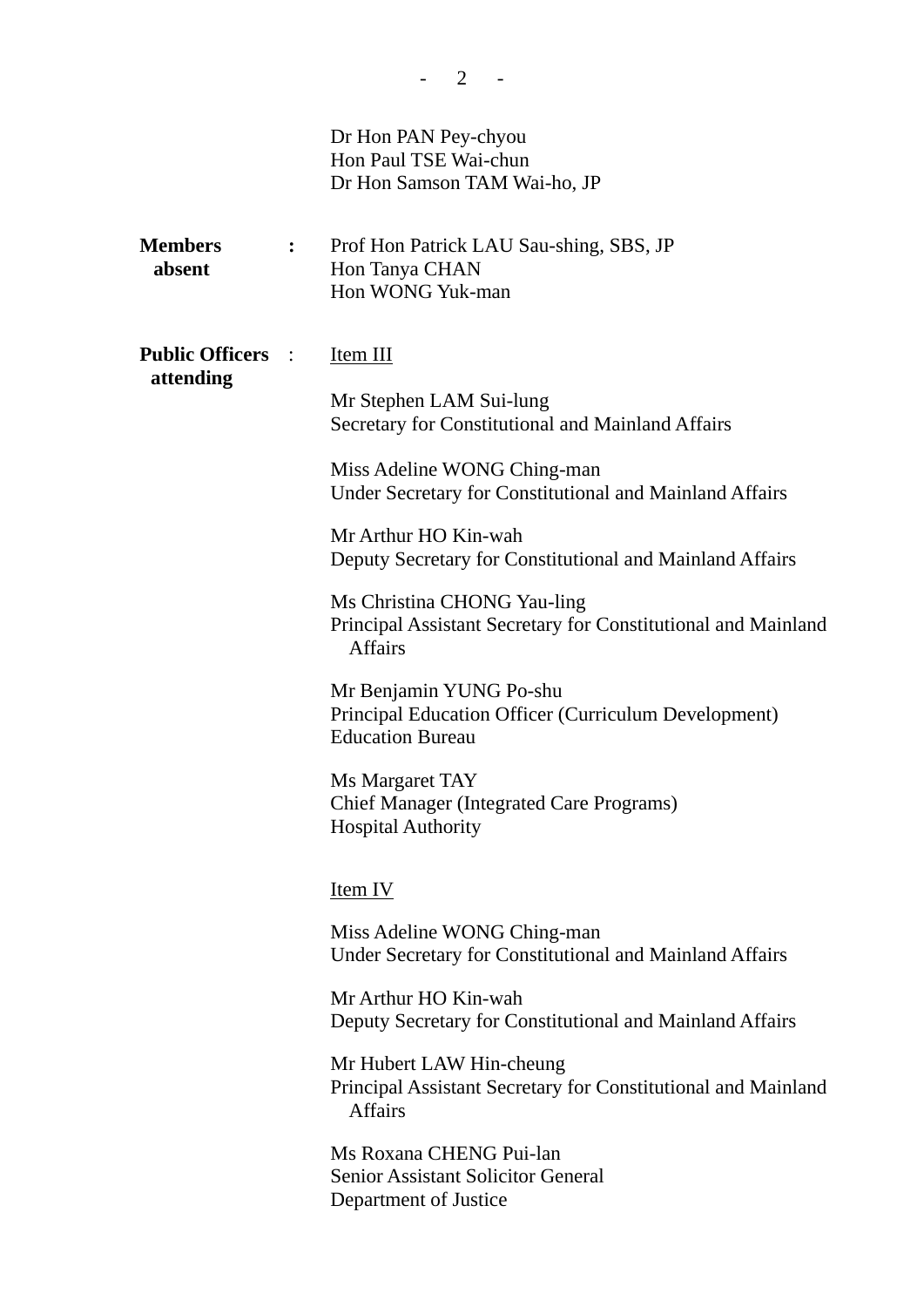| Ms IP Ling-bik<br>Principal Assistant Secretary (Education Commission & Planning)<br><b>Education Bureau</b>                      |
|-----------------------------------------------------------------------------------------------------------------------------------|
| Miss Gloria LO Kit-wai<br>Principal Assistant Secretary for Food and Health (Health)<br>Food and Health Bureau                    |
| Mrs Polly CHAN CHOY Bo-chun<br>Principal Assistant Secretary for Labour and Welfare (Welfare)<br><b>Labour and Welfare Bureau</b> |
| Miss Drew LAI Sai-ming<br>Senior Administrative Officer (Policy Support)<br><b>Labour Department</b>                              |
| Mr LO Ying-ki, Alan<br><b>Principal Assistant Secretary (Security)</b><br><b>Security Bureau</b>                                  |
| Miss Flora TAI<br>$\mathbf{L}$<br>Chief Council Secretary (2)3                                                                    |
| Mr Arthur CHEUNG<br>Senior Assistant Legal Adviser 2                                                                              |
| Ms Clara TAM<br><b>Assistant Legal Adviser 9</b>                                                                                  |
| <b>Mrs Eleanor CHOW</b><br>Senior Council Secretary (2)4                                                                          |
| Mrs Fonny TSANG<br>Legislative Assistant (2)3                                                                                     |
|                                                                                                                                   |

 $- 3 - 1$ 

### Action

## **I. Information papers issued since the last meeting**

1. Members noted that the following papers had been issued since the last meeting -

(a) letter dated 18 November 2009 from Hong Kong Women's Coalition on Equal Opportunities ("HKWCEO") to the Administration expressing concern about the appointment process for the Chairperson of the Equal Opportunities Commission ("EOC") [LC Paper No. CB(2)595/09-10(01)];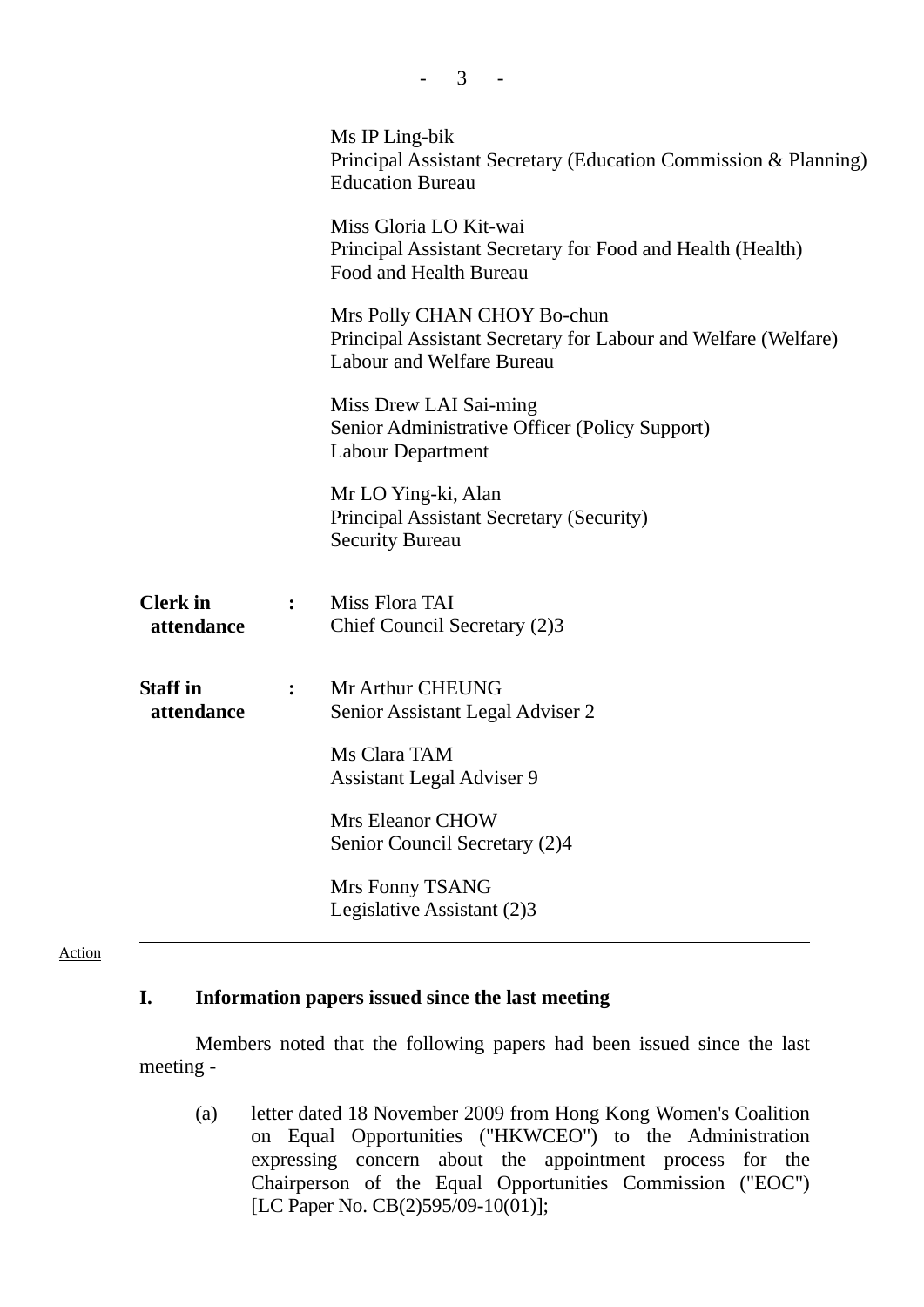- (b) Administration's response to HKWCEO dated 18 December 2009 [LC Paper No. CB(2)595/09-10(02)]; and
- (c) press release provided by the Administration on the appointment of the new Chairperson of EOC [LC Paper No. CB(2)750/09-10(01)].

# **II. Items for discussion at the next meeting**

[LC Paper Nos. CB(2)727/09-10(01) to (02)]

2. The Chairman referred to agenda item IV below and informed members that the Panel had agreed at the last meeting to receive views from the public on the outline of topics to be included in the third report of the Hong Kong Special Administrative Region ("HKSAR") under the International Covenant on Economic, Social and Cultural Rights ("ICESCR") at the next meeting to be held on 10 February 2010.

3. Members also agreed to discuss the following items proposed by the Secretary for Constitutional and Mainland Affairs ("SCMA") at the next meeting -

- (a) support service centres for ethnic minorities; and
- (b) meeting with the Chairperson of EOC or the Privacy Commissioner for Personal Data.

On the item referred to in paragraph 3(b) above, SCMA said that the Administration understood the wish of the Panel to meet with the Chairperson of EOC and the Privacy Commissioner on their work. The Administration would liaise with the two bodies and revert to the Panel on the suitable time for arranging the meeting.

(*Post-meeting note*: The Panel received briefings from the Chairperson of EOC and the Privacy Commissioner at the meetings on 10 February and 19 March 2010 respectively.)

# **III. Promotion of equal opportunities on grounds of sexual orientation and gender identity**

[LC Paper Nos. CB(2)727/09-10(03) to (04) and CB(2)1544/08-09(01)]

4. SCMA briefed members on the measures taken by the Administration to promote equal opportunities in relation to sexual orientation and gender identity and related issues as set out in the Administration's paper [LC Paper No. CB(2)727/09-10(03)].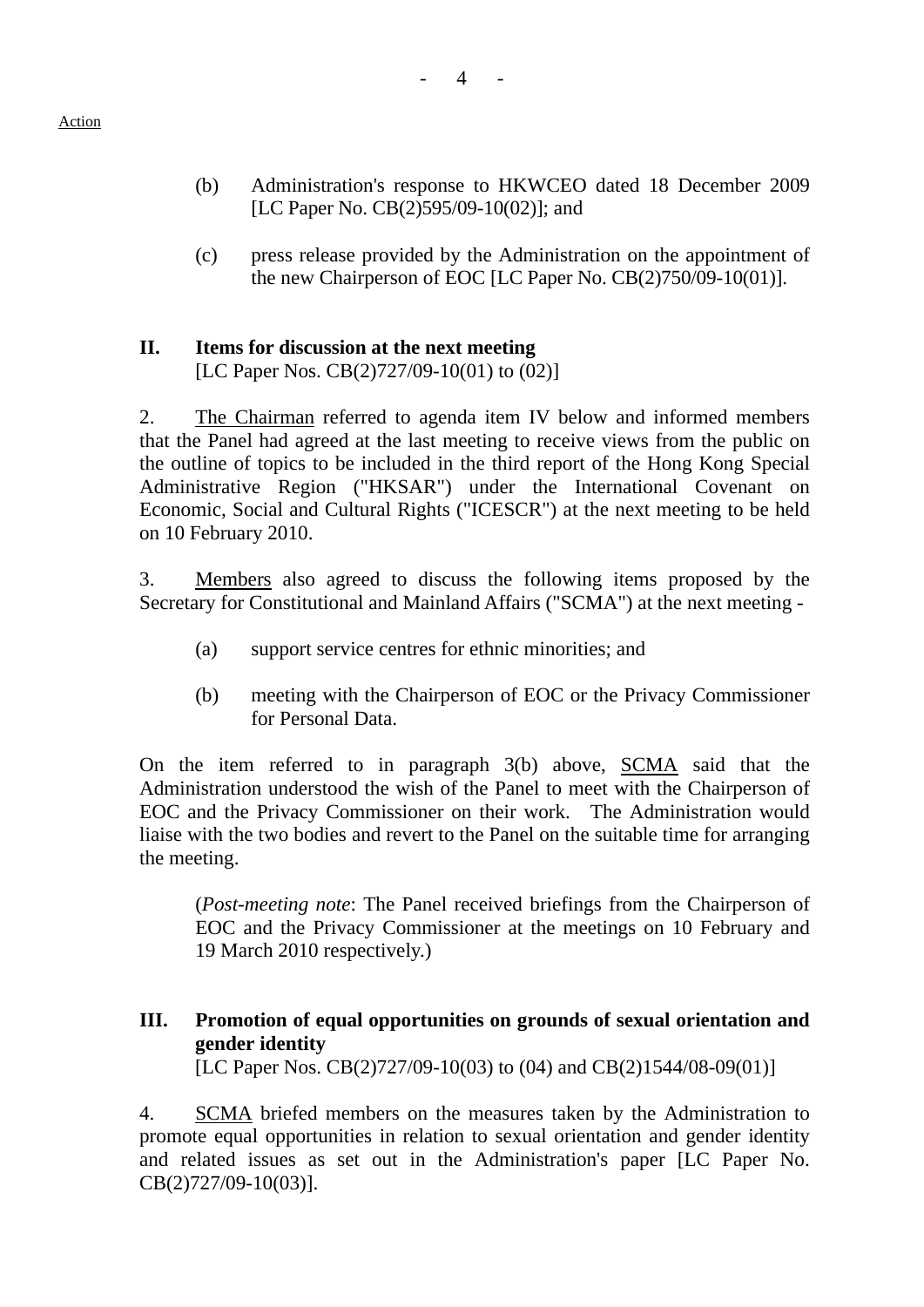- 5. Members noted the following papers on the subject under discussion
	- (a) background brief prepared by the Legislative Council ("LegCo") Secretariat [LC Paper No. CB(2)727/09-10(04)]; and
	- (b) referral from the Complaints Division of the LegCo Secretariat on discrimination issues relating to sexual orientation and gender identity [LC Paper No. CB(2)1544/08-09(01)].

## Public education, promotion and publicity

6. Ms Emily LAU said that while the Administration had given an account of the work done in the areas of public education, promotion, training and employment in order to tackle the problem of discrimination on the ground of sexual orientation and gender identity, it had not addressed the problem of how to deal with the objection of religious groups about measures to safeguard the rights of people with different sexual orientation in its paper. In addition, the Hong Kong school curriculum did not include teaching topics on sexual orientation.

7. SCMA responded that government bureaux and departments, including the Education Bureau ("EDB"), the Social Welfare Department ("SWD"), the Department of Health ("DH") and the Hospital Authority ("HA"), were committed to promoting equal opportunities for all, including people of different sexual orientation and transgendered persons. Through public education and publicity, the Administration had promoted non-discrimination and aimed to nurture a culture of greater objectivity, tolerance and mutual respect in the community. Having regard to the sensitive nature of sex education and the concerns of parents, EDB had incorporated elements on promotion of equal opportunities for everybody, including people of different sexual orientation, in school curricula. Principal Education Officer (Curriculum Development) of EDB ("EDO") supplemented that the cultivation for respect for others was a core value, which was being promoted under the current curriculum, would be conducive to achieving the aim for eliminating discrimination of any nature. School curricula would also be reviewed and updated from time to time taking into account social development and views received from the public.

8. SCMA further said that the issue of sexual orientation was controversial. The Administration's paper had not addressed the relevant religious and moral issues because it sought to address the issues raised by the Subcommittee to study discrimination on the ground of sexual orientation formed under the Panel on Home Affairs in December 2000 ("the Subcommittee"). Nevertheless, organisations with different background, including religious background, attended the Sexual Minorities Forum at which issues relating to sexual orientation were discussed.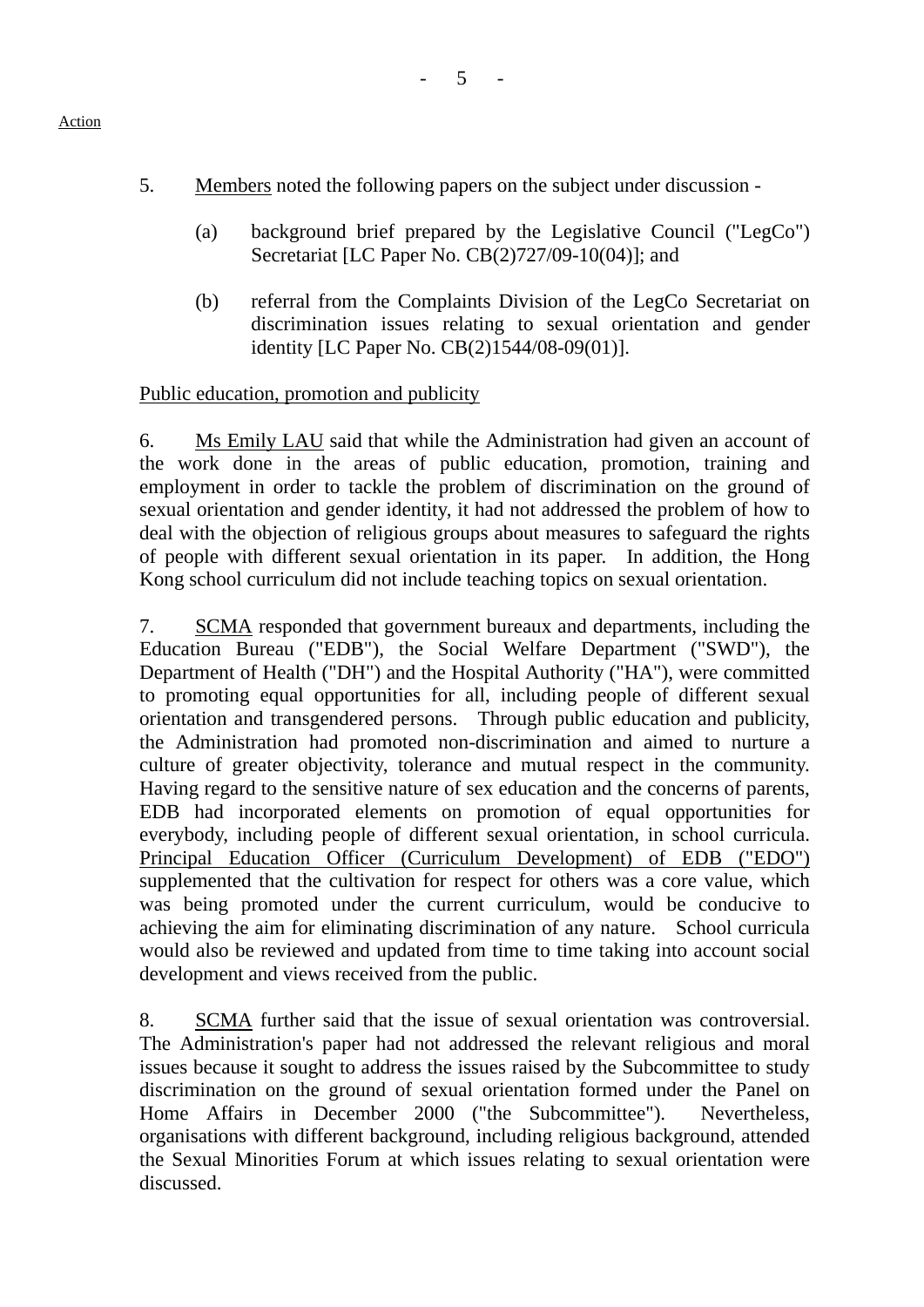Admin

9. Dr Priscilla LEUNG said that apart from religious groups, parents were also concerned about public education on sexual orientation. She cautioned that the subject of sexual orientation should not be included in the junior secondary school curriculum because junior secondary students had yet to establish values for their life at that age. As they were not mature enough to understand the perplexities of sexual orientation, some students might be induced to try out non-heterosexuality out of curiosity. Dr LEUNG expressed grave concern about the possible impact on young people and on the traditional values of family and marriage if non-heterosexual behaviour was promoted and encouraged. As homosexuals were not necessarily inborn, educational effort in relation to sexual orientation should only be made in a low key manner. She considered that education on sexual orientation should not be introduced to students below the age of 18.

6

10. SCMA responded that the Administration was aware that religious groups, parents, media and the public were concerned about the sensitivity of the subject. The aim of the Administration was to promote equal opportunities for all. EDO supplemented that the subject of "Life and Society" to be offered in the junior secondary curriculum in 2012 sought to encourage students to appreciate multiple values and learn how to maintain harmonious relationships with others.

11. Ms Audrey EU said that the Administration should educate the public on sexual orientation from the medical angle rather than purely from the religious and moral angles. Overseas medical research had already revealed that homosexuality was genetic, inborn, physiological and natural. She considered that such findings should be used for educating the public, and educating the public about homosexuality would not encourage a heterosexual to become a homosexual.

12. SCMA responded that while the medical profession perceived that homosexuality by itself was not a medical disorder, it had not concluded that sexual orientation was determined by genetic factor only. It was noted that some persons were born with homosexual inclination, whereas some other persons had developed or changed their sexual orientation at a later stage of their life.

13. Dr PAN Pey-chyou advised members that the medical profession had carried out in-depth studies on homosexuality and come to the view that homosexuals could be genetic or otherwise. The medical profession perceived that homosexuality was neither a medical nor mental disorder and homosexuals could be subjected to depression like any other individuals. In response to Dr PAN's concern about measures to reduce the risk of homosexuals contracting AIDS, SCMA said that DH had been promoting safe sex to the public all along, including homosexuals. He would relay Dr PAN's concern to DH.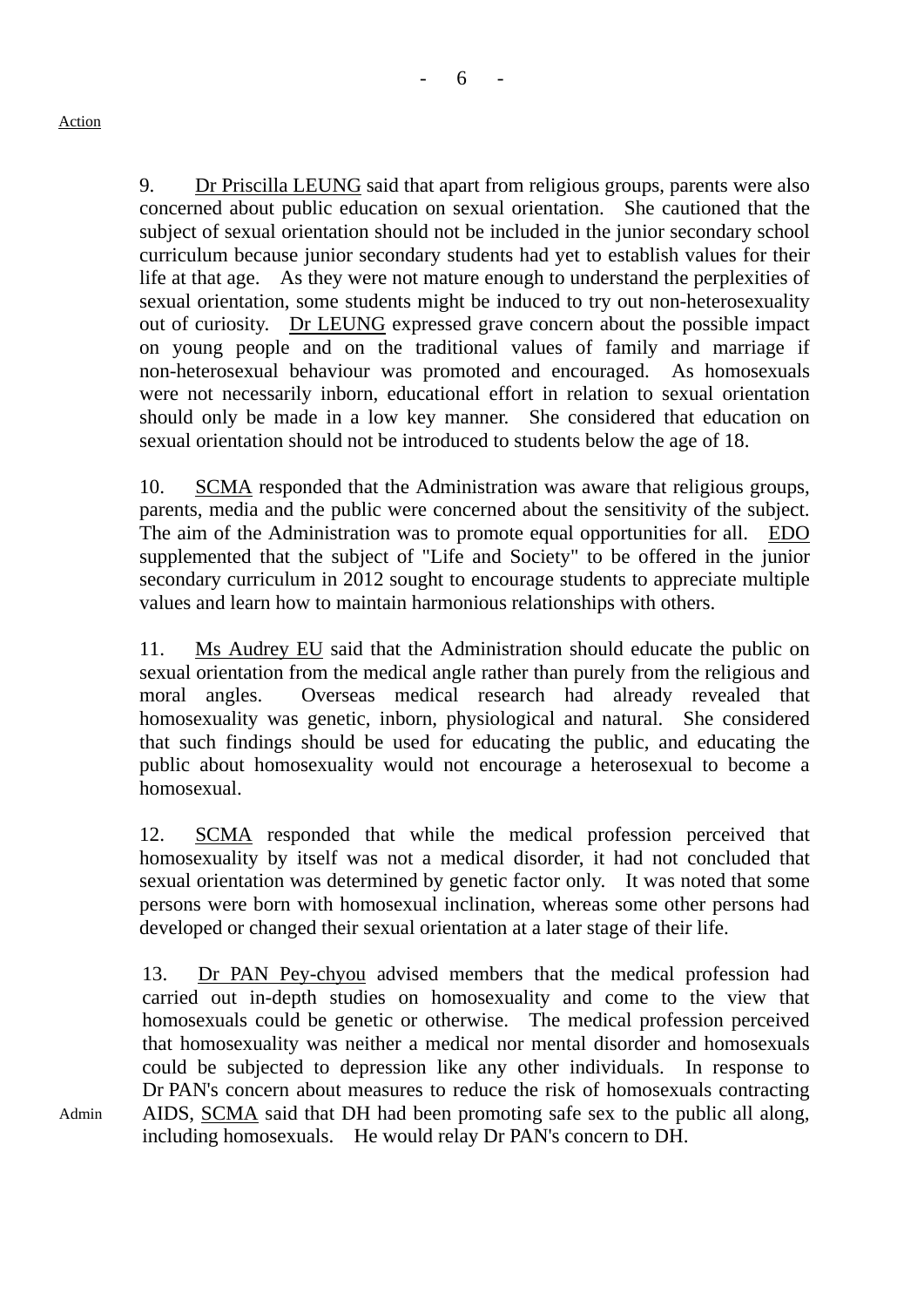14. Referring to paragraph 15 of the Final Report of the Subcommittee [Appendix I to LC Paper No. CB(2)727/09-10(04)], Ms Cyd HO said that HA had given the view that homosexuality by itself was not a medical disorder and therefore did not require medical treatment. The reason for some homosexuals seeking medical treatment or counselling was because they were disturbed by their sexual orientation, or were emotionally upset by the discriminatory treatment they received. Ms HO expressed concern whether the Administration had allocated sufficient resources to non-government organisations ("NGOs") which helped parents counsel their children over problems relating to their sexual orientation. She also expressed concern whether the religious belief of a Principal Official would affect his/her decision in allocating funds to NGOs.

15. SCMA assured members that Principal Officials would formulate and implement human rights policies in compliance with the spirit of the Basic Law irrespective of their religious beliefs. Social workers in SWD would provide counselling to a family if it needed such a service. SCMA would relay Ms HO's concern about resources to SWD.

16. Mr Jeffrey LAM said that given that Hong Kong was an international city with people coming from different races, religions and cultures who upheld different moral standards and values, the subject of sexual orientation was bound to be controversial. In addition, one could not rule out the possibilities of some minorities making false claims that they were not promoted to a higher position on the ground of their sexual orientation when in fact their ability in work was in question. Mr LAM enquired about the work undertaken by the Administration to eliminate discrimination on the ground of sexual orientation in the areas of employment, education and training.

17. SCMA responded that employers were encouraged to follow the practices set out in the Code of Practice against Discrimination in Employment on the Ground of Sexual Orientation ("the Code") to ensure equal opportunities in employment. Discussion sessions were held with employers, companies and associations of human resources managers to promote understanding of the responsibilities of employers to ensure equal opportunities in employment. On social workers' training, SWD and NGOs provided in-service training to social workers to enhance their counselling skills towards people with a different sexual orientation.

18. On education, Deputy Secretary for Constitutional and Mainland Affairs ("DSCMA") and EDO said that the Administration had contacted different bodies to promote elimination of discrimination and collected public views on the issue. It had also developed programmes for school heads, teachers and students to ensure that students were taught on correct values and attitudes towards schoolmates with a different sexual orientation. The Hong Kong school curriculum had been revised and updated to provide opportunities for students to

Admin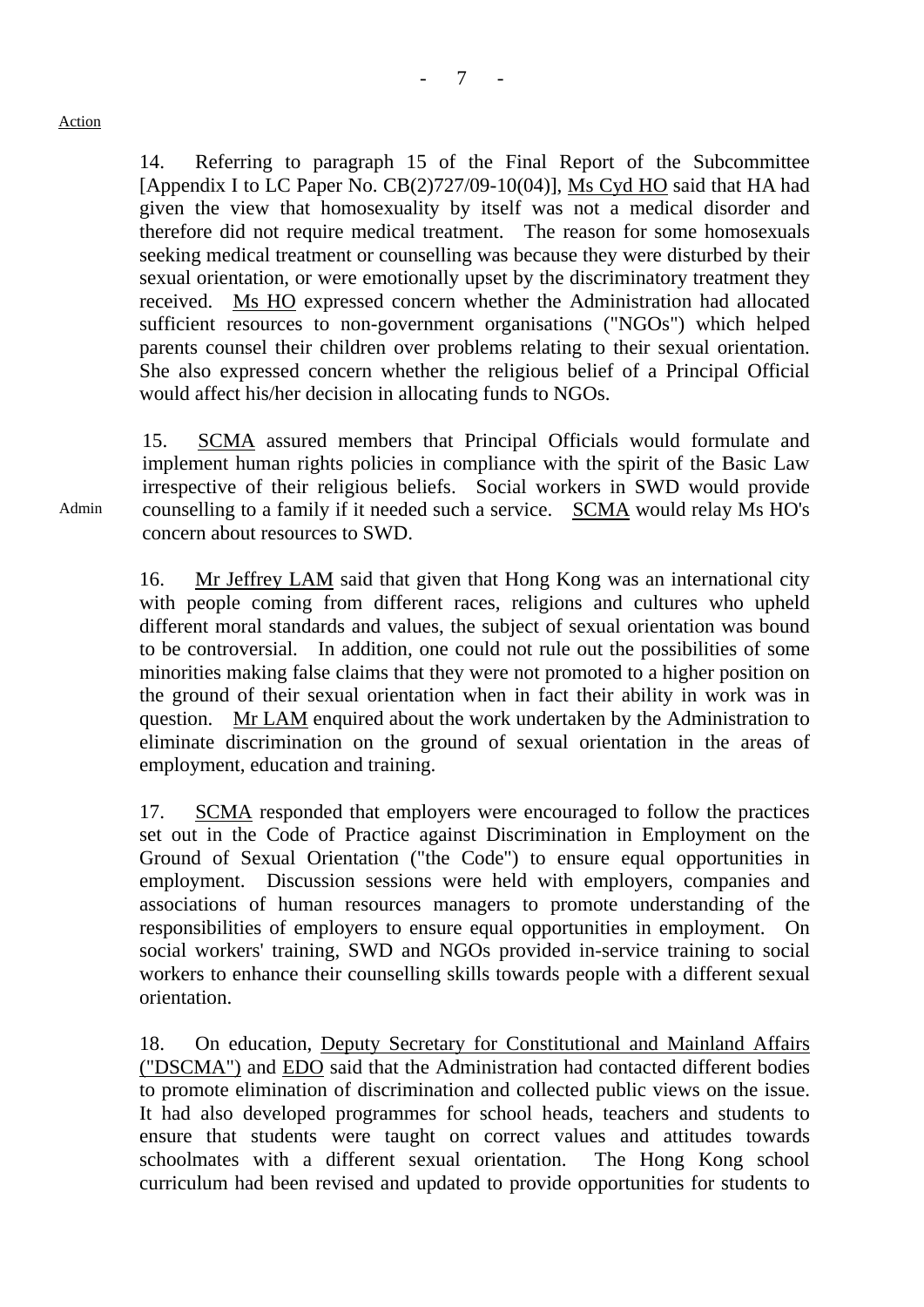develop concepts and values in relation to non-discrimination, equal opportunities, respect for others and harmonious relationships. Chief Manager (Integrated Care Programme) of HA said that in order to reinforce healthcare staff's awareness in providing patient-centred care, irrespective of patients' sexual orientation, HA had been organising training programmes on a continuous basis to enhance staff's communication skills and their awareness in respecting patients' rights and feelings. In 2009, over 2 000 healthcare workers, including some 200 medical practitioners, had attended these training programmes.

19. Ms Emily LAU, however, considered that the education and promotion programmes carried out by the Administration was too generic and could not eliminate effectively discrimination on the ground of sexual orientation.

20. Mrs Sophie LEUNG cautioned that the subject under discussion should be dealt with from the angle of eliminating discrimination on the ground of sexual orientation and not promoting the understanding of sexual orientation. She said that school curriculum should bear the same theme to alleviate parents' concern that the education work might indirectly introduce young people to homosexuality.

21. Mr IP Kwok-him said that while the society at large upheld the traditional family values and moral standards and did not accept homosexuality, there was no question that the rights of sexual minorities should be protected. He enquired how the Administration could ensure that its publicity programme would educate effectively the public on non-discrimination against people of a different sexual orientation while not promoting homosexuality.

22. SCMA said that people were equal before the law, irrespective of their sexual orientation. The Basic Law and the Hong Kong Bill of Rights Ordinance (Cap. 383) ("HKBORO") protected every citizen against any form of discrimination, including sexual orientation. The Administration was committed to promoting equal opportunities for all and it did not seek to promote homosexual behaviour. The Administration had implemented administrative measures in the fields of employment, education, and the provision of services or goods to eliminate such discrimination.

## Employment

23. Mr Albert HO said that a person's sexual preference was a private matter about which an employer should not have the right to know. He enquired whether a civil servant would be asked to indicate his/her sexual orientation during a promotion board interview and whether it would be a factor of consideration in the integrity check.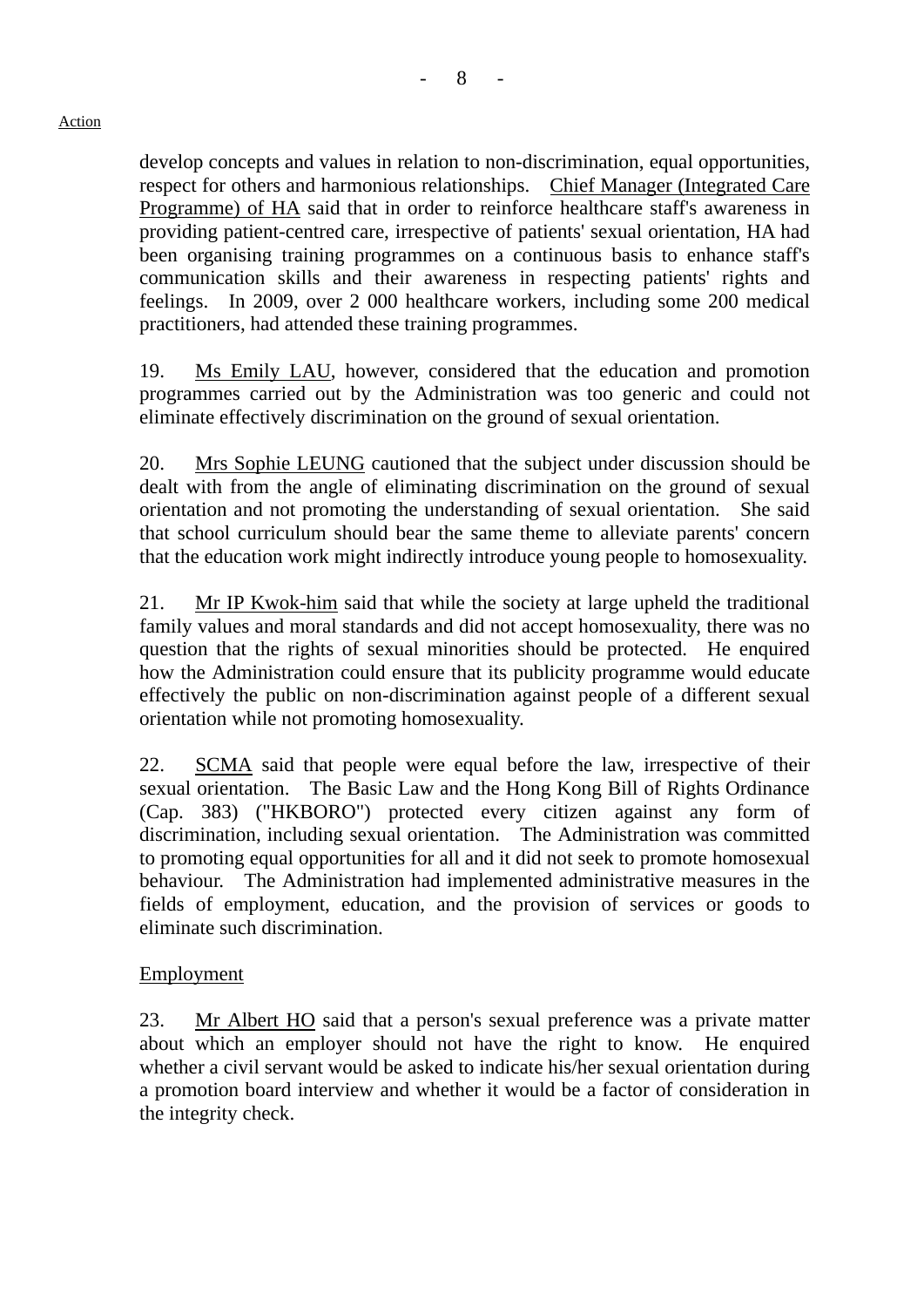24. SCMA said that the employment matters within the Government would be handled in accordance with the Code. To his understanding, promotion in the civil service was usually conducted in the form of paper board under which candidates would not be required to go through an interview. Candidates applying for promotion in the disciplinary services, however, would need to attend interviews under which problem-solving questions would be raised to assess their competence in taking up higher responsibility. For promotion to a more senior position or sensitive rank, all types of questions would be posed to the candidate concerned including his family background, his/her private life and investment, etc. Individual candidates had the discretion to answer or not to answer the questions posed. The promotion board would assess the suitability and ability of candidates in a professional and pragmatic manner.

25. Mr Albert HO was of the view that people with a different sexual orientation would have the best protection in employment if an employer did not have the right to enquire into the sexual preference of the employees.

## Gender Identity and Sexual Orientation Unit ("GISOU")

26. Mr Paul TSE said that the Administration's paper indicated that little progress had been made to combat the problem of sexual orientation discrimination. He enquired about the parties responsible for the implementation and enforcement of policies relating to discrimination on the ground of sexual orientation.

27. SCMA responded that the Administration had since 1998 provided financial assistance for NGOs to carry out activities to promote equal opportunities on the ground of sexual orientation. At present, GISOU was responsible for, among others, managing and monitoring the Equal Opportunities (Sexual Orientation) Funding Scheme, launching publicity and education programmes, and maintaining a hotline for enquiries and complaints on issues relating to sexual orientation and gender identity. The complaints received by GISOU indicated that the problem was not serious in terms of nature and quantity. SCMA added that apart from the Constitutional and Mainland Affairs Bureau, EOC also received complaints in relation to discrimination on the ground of sexual orientation.

28. Mr Paul TSE enquired about the manpower and funding provided to GISOU. SCMA responded that GISOU was manned by two full-time staff with a funding of \$1.5 million to run the office and promotional activities to educate the public on equal opportunities for people of different sexual orientation.

29. In response to Mr IP Kwok-him, SCMA said that GISOU had received a total of 33 complaints between July 2005 and December 2009. Mr IP further enquired about the breakdown of the 33 complaints by category. Ms Audrey EU also asked how the Administration handled these complaints.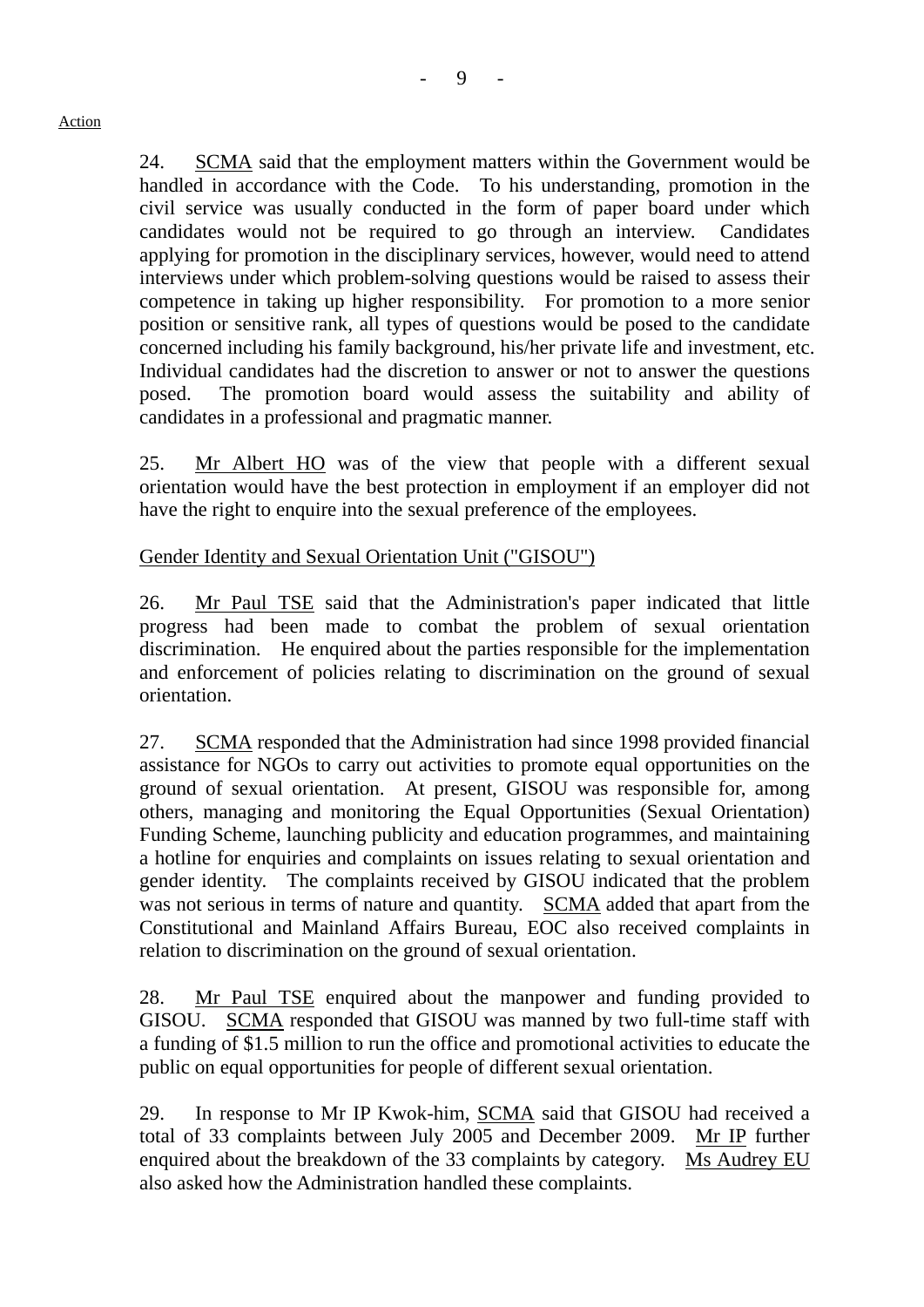30. SCMA responded that a person who had experienced discrimination against his/her sexual orientation could lodge a complaint with GISOU which would carefully study the case. The personal data collected in the course of handling the complaint would be kept confidential. Where appropriate, the person or organisation against whom the complaint was lodged would be given the opportunity to explain his/its stance. GISOU would give a full assessment of each case and inform the complainant about the outcome of the investigation. SCMA further provided a breakdown by the nature of complaints as follows -

- (a) four related to provision of goods/facilities/services;
- (b) two related to recruitment/employment ;
- (c) five related to offensive behaviours (or speech);
- (d) two related to media regarding content that debased people of different sexual orientation or transgendered persons;
- (e) 19 related to the decision of the Broadcasting Authority on a television programme on homosexuality run by Radio Television Hong Kong; and
- (f) one related to other nature.

Regarding the complaints against the decision of the Broadcasting Authority referred to in paragraph 30(e) above, SCMA said that in a judicial review filed by a member of the public against the decision on the television programme, the Court had overturned that decision.

### Legislation against discrimination on the ground of sexual orientation

31. Ms Cyd HO said that the complaints received by GISOU did not reflect severity of the problem as NGOs had received far more complaints, which should be referred to GISOU for detailed study. Ms HO said that these cases reflected that the Administration should enhance its policies to eliminate discrimination on the ground of sexual orientation. She quoted the examples that the existing policies had deprived the rights of homosexual couples to reunite with their families, to apply for public housing, and to enjoy tax concession. As the Administration's policies would have the effect of depriving homosexuals those rights, she urged the Administration to review its public policies with a view to addressing the needs of homosexual couples, and to introduce legislation to outlaw discrimination on the ground of sexual orientation.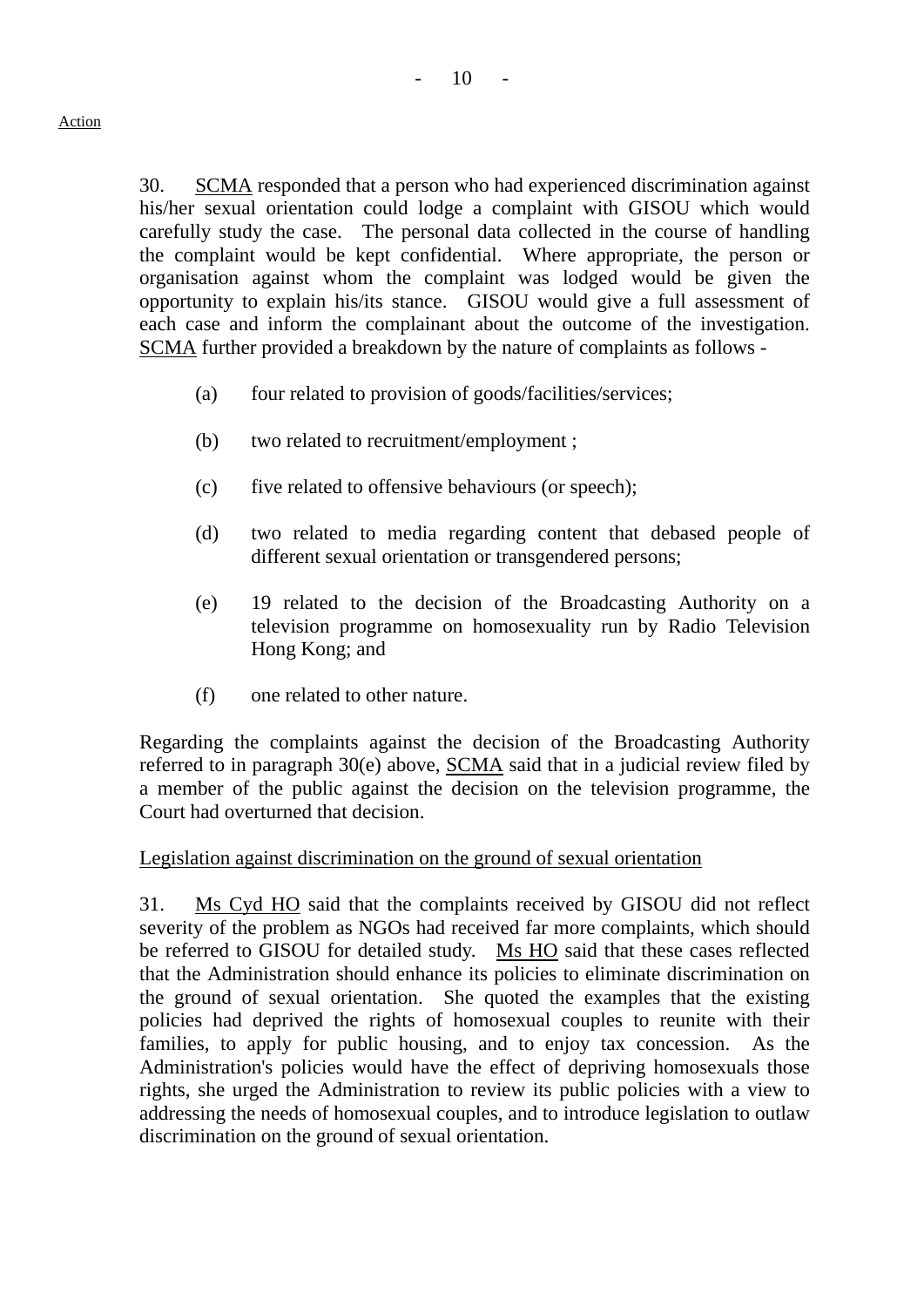32. SCMA responded that relevant government departments would act in accordance with existing law and policies in approving applications for family reunion, public housing, tax concessions, etc. Since a homosexual couple could not get married in accordance with the existing Marriage Ordinance (Cap. 181), they would not be able to produce a marriage certificate to prove their marital relationship to be eligible for the services mentioned above. SCMA added that any proposal to amend the Marriage Ordinance with a view to issuing a marriage certificate to a homosexual couple would give rise to moral controversies in the community. According to the findings of the survey conducted in October 2005, views in the community on the need for introducing legislation to prohibit discrimination against people on the ground of sexual orientation were diverse. While 34.5% of the respondents considered that the Government should not legislate against discrimination on the ground of sexual orientation at that stage, 28.7% thought otherwise and 33.7% of the respondents stood neutral. The Administration's view was that it was not the appropriate time to consider the question of introducing legislation.

33. Ms Emily LAU and Mr Albert HO were of view that it was inappropriate to determine on the basis of majority views the need to legislation for the protection of the sexual preference of the minorities. Mr HO recalled that the Administration had used the same argument to turn down the proposal to legislate against race discrimination. The relevant United Nations ("UN") human rights committees had already rebutted the argument. Mr HO said that there was an international standard to protect the rights of minorities. In his view, legislation might well be an educational tool to cultivate in the community a proper attitude towards sexual minorities. As to the extent of the protection to be provided in the legislation, it was a matter to be studied.

34. SCMA responded that Hong Kong people had all along maintained a harmonious relationship with people of different races and there were policies to encourage ethnic minorities to integrate into Hong Kong's society before the introduction of the Race Discrimination Ordinance (Cap. 602). The subject of sexual orientation, however, was far more controversial. On the one hand, the proposal to legislate against discrimination on the ground of sexual orientation would be seen by opposing organisations and religious groups as a measure to encourage homosexual and non-heterosexual behaviour. On the other hand, sexual minorities would perceive legislation as a green light to homosexual marriages.

35. Mr Albert HO said that while the recognition of homosexual marriages was controversial, some of the practices set out in the Code were not. He said that the Administration should consider legislating against discrimination on the ground of sexual orientation in relevant areas as an initial step.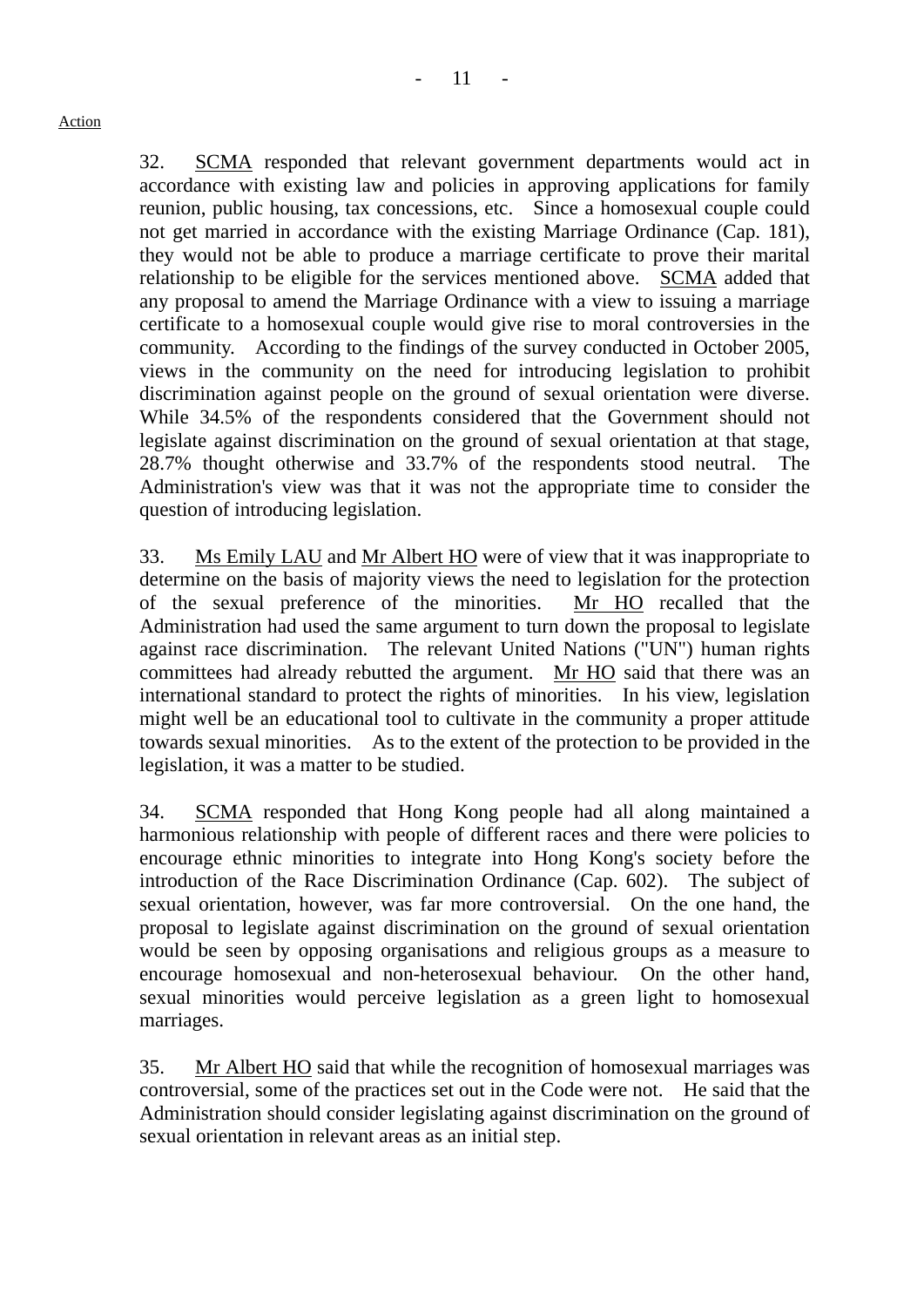36. Mr Paul TSE concurred with Mr Albert HO. He said that the Administration should provide a legal framework to outlaw discrimination on the ground of sexual orientation so that EOC would be empowered to handle relevant discrimination issues. Mr TSE enquired about the conditions under which the time would be considered right to legislate against discrimination on the ground of sexual orientation.

37. SCMA responded that overseas experience in legislating controversial issues indicated that people's views would change and develop over time and when consensus on the general direction could be reached, the question as whether relevant legislation should be introduced could be further considered. Before the making of such legislation, human rights and equal opportunities for sexual minorities would be protected under the Basic Law and HKBORO.

38. Dr Philip WONG held the view that legislation was not the only means to resolve discrimination on the ground of sexual orientation. He considered administrative measures and public education equally effective in combating discriminatory acts in this regard. He further pointed out that the act of classifying a group of people as sexual minorities could be viewed as discriminatory by itself and the concept might not be welcomed by the community.

39. Ms Cyd HO said that given that local legislation such as the Immigration Ordinance (Cap. 115) and the Housing Ordinance (Cap. 283) was discriminatory against sexual minorities, the Administration had the responsibility to take actions to protect the rights of sexual minorities and to promote equal opportunities for all.

40. SCMA noted the position of Ms HO on legislating against discrimination on the ground of sexual orientation. Given the controversial nature of the issue, the practical way was to implement administrative measures in the areas of education, training and employment. The Administration would pay attention to social development and enhance administrative measures to eliminate discrimination on the ground of sexual orientation in the community.

Proposal to form a subcommittee under the Panel

41. Ms Emily LAU suggested that a subcommittee should be formed under the Panel to follow up on issues relating to discrimination on the ground of sexual orientation.

42. The Chairman advised that according to Rule 77(9) of the Rules of Procedure of LegCo, a Panel might, if it considered appropriate, appoint subcommittees to study specific issues and to report to the Panel. House rule  $22(u)(ii)$  provided that a proposal to appoint such subcommittees should contain sufficient information on the proposed terms of reference, time frame, work plan and extent of work involved in the study of the specific issue or project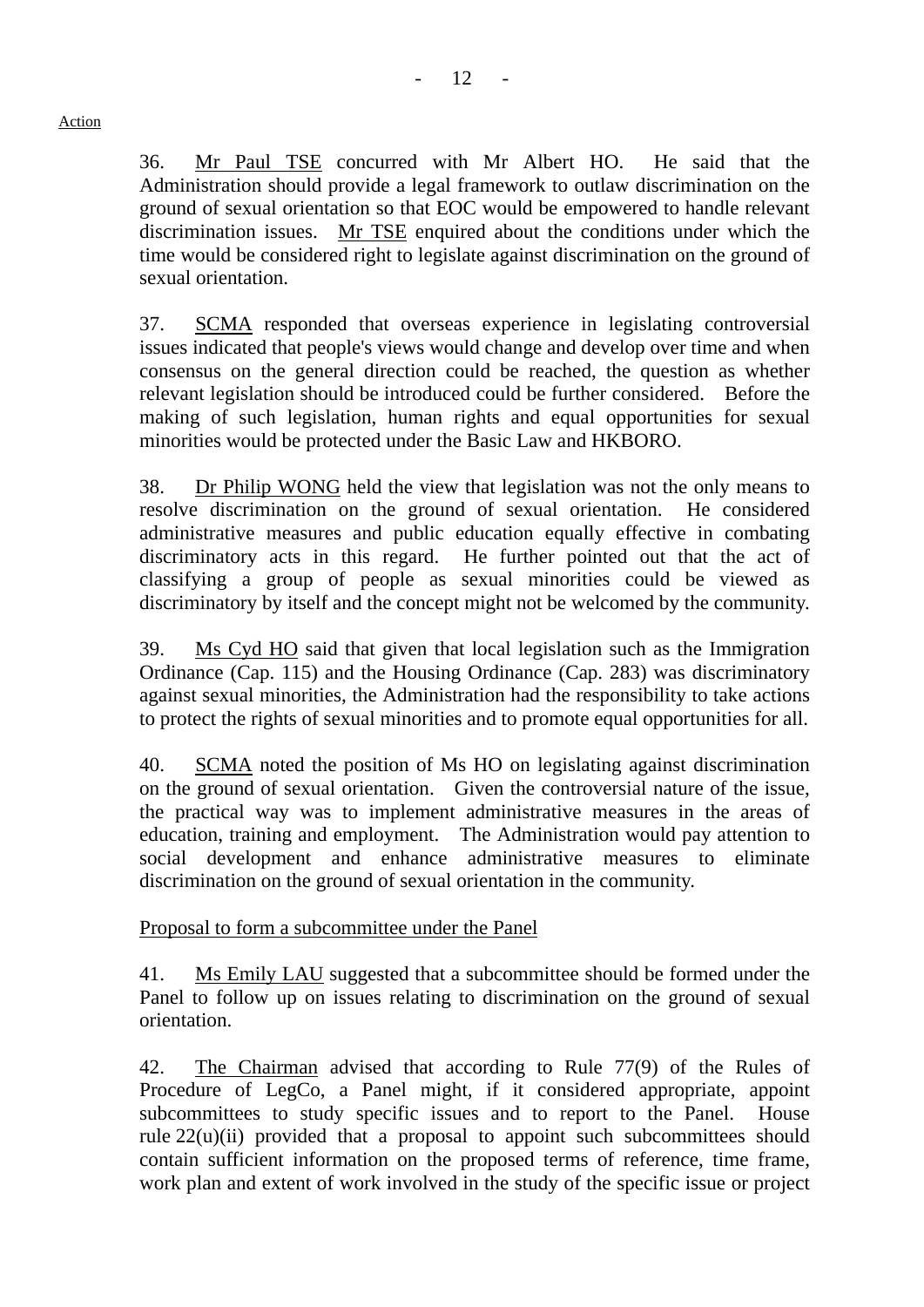to facilitate consideration by the Panel concerned. He invited members' views on Ms Emily LAU's proposal.

43. Ms Emily LAU and Ms Cyd HO expressed support for the formation of a subcommittee under the Panel. Ms LAU said that given that the issue in question was controversial and members had yet to study in detail the information provided in the Administration's paper, a subcommittee was necessary. Ms HO said that through discussions held by the subcommittee, the media and the public would acquire a better understanding of the issue. In addition, the subcommittee by examining individual complaint cases could identify problem areas, study whether these problems should be resolved by legislative or administrative means, and ascertain whether additional resources were needed to ensure implementation of equal opportunities and equal treatment to people of different sexual orientation.

44. Mr Paul TSE enquired whether subcommittees had been formed to study issues relating to discrimination on grounds of sex, disability and race before the respective legislative proposals were introduced into LegCo. Ms Miriam LAU recalled that Members had been given the opportunities to express their views on those areas during motion debates in the Council or discussions by relevant Panels. While she supported equal opportunities for all, including people of a different sexual orientation, the proposal to legislate against discrimination on the ground of sexual orientation was too controversial. The formation of a subcommittee with a view to pressing the Administration to introduce such legislation might give rise to more disputes. She considered it more appropriate for the Panel to follow up on the issue and did not support the formation of such a subcommittee.

45. Mr IP Kwok-him did not agree with Ms Emily LAU's proposal, pointing out that while the legislation to outlaw discrimination on the ground of sexual orientation, if enacted, would help protect the interests of people of a different sexual orientation, it would also impose sanctions against other groups of people. He considered that the rights of sexual minorities could be protected by administrative measures and there was no pressing need to form a dedicated committee to study the issue at this stage. Mr IP also queried whether the formation of such a subcommittee would achieve any concrete effect.

46. Some other members including Mr Jeffrey LAM, Dr PAN Pey-chyou, Mr Abraham SHEK, and Dr Philip WONG also expressed disagreement with the proposal of forming a subcommittee. Mr Jeffrey LAM considered it inappropriate to set up the subcommittee at this stage. Given that the issue was controversial, frequent discussions might give rise to heated debates among different groups in the community which would not be conducive to establishing harmonious relationship in the community. Dr PAN and Mr SHEK considered that the Panel was the appropriate forum to monitor the work of the Government in this regard.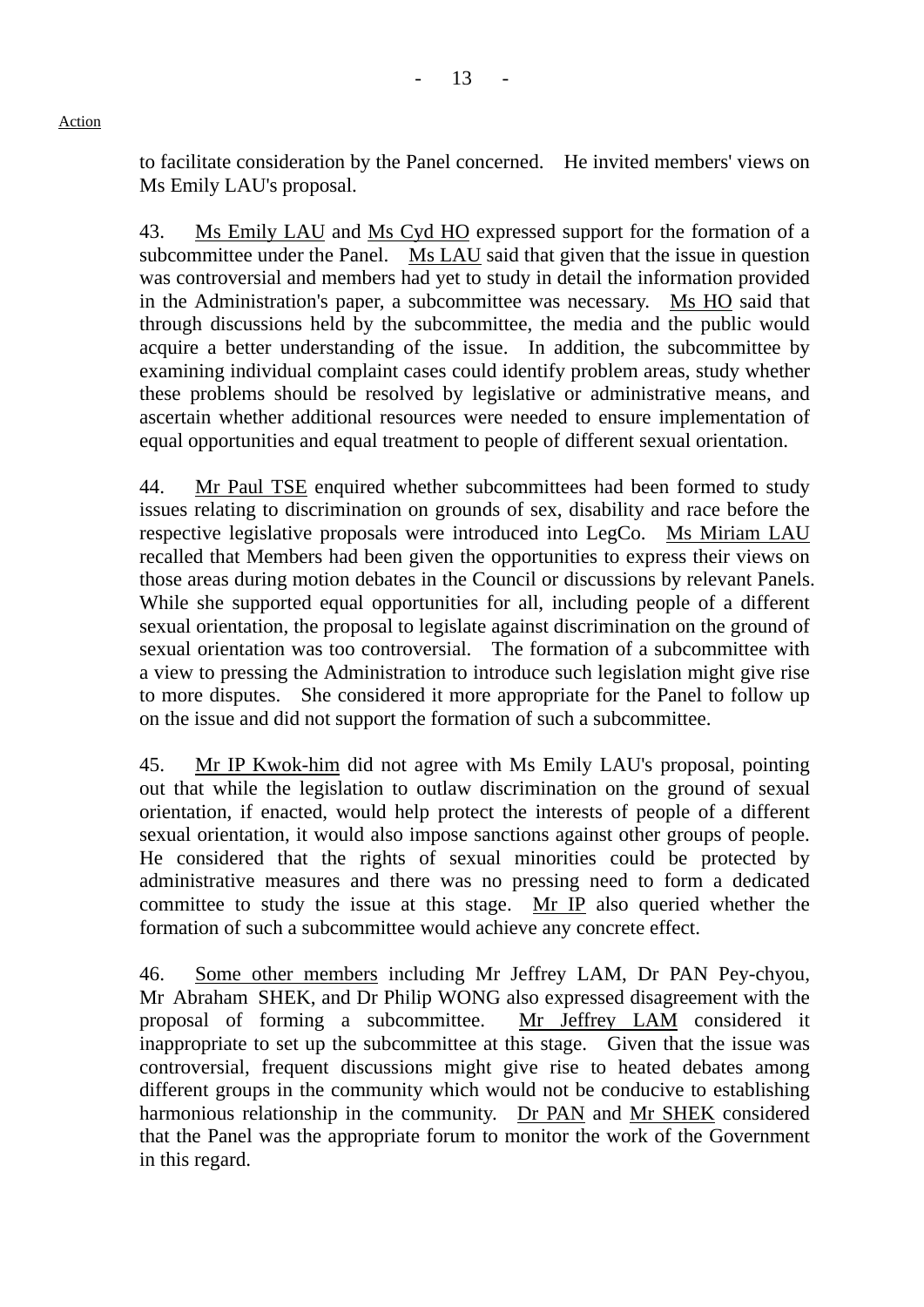47. To conclude the discussion, the Chairman said that as the majority of Panel members did not support the proposal, the Panel would not form a subcommittee to follow up on issues relating to discrimination on the ground of sexual orientation. Members raised no objection. The Chairman requested the Administration to report progress on the relevant issues to the Panel in due course. Ms Emily LAU suggested that the Administration would revert to the Panel by the end of the current session. SCMA said that he would consult the relevant bureaux and departments on the timing to make further report to the Panel.

# Admin

# **IV. An outline of the topics in the third report of the Hong Kong Special Administrative Region under the International Covenant on Economic, Social and Cultural Rights**

[LC Paper Nos. CB(2)727/09-10(05) to (06)]

48. Under Secretary for Constitutional and Mainland Affairs ("USCMA") briefed members on the proposed outline of the topics to be included in the third report of the HKSAR under ICESCR ("the third HKSAR report") as set out in the Administration's paper [LC Paper No. CB(2)727/09-10(05)]. Members noted that the second HKSAR report was submitted to the UN Committee on Economic, Social and Cultural Rights ("the UN Committee") in June 2003. The Concluding Observations of the UN Committee issued in May 2005 ("Concluding Observations") were set out in Annex to the Administration's paper.

49. Members also noted the background brief prepared by the LegCo Secretariat [LC Paper No. CB(2)727/09-10(06)] on the subject under discussion.

## Application of ICESCR to Hong Kong

50. Mr LEUNG Kwok-hung said that according to Article 39 of the Basic Law, the provisions of the International Covenant on Civil and Political Rights ("ICCPR"), ICESCR and international labour conventions as applied to Hong Kong should remain in force and should be implemented through the laws of HKSAR. He expressed concern that the Administration had not enacted domestic legislation to entrench ICESCR.

51. USCMA assured members that the Administration attached great importance to implementing ICESCR. Senior Assistant Solicitor General of the Department of Justice ("SASG") explained that although HKSAR had not specifically enacted a single piece of legislation to implement ICESCR, as in the case of ICCPR, incorporating the provisions of ICESCR into the laws of Hong Kong, the rights enshrined in ICESCR were protected by the Basic Law, and other domestic laws, such as the Education Ordinance (Cap. 279) and the Employment Ordinance (Cap. 57) ("EO").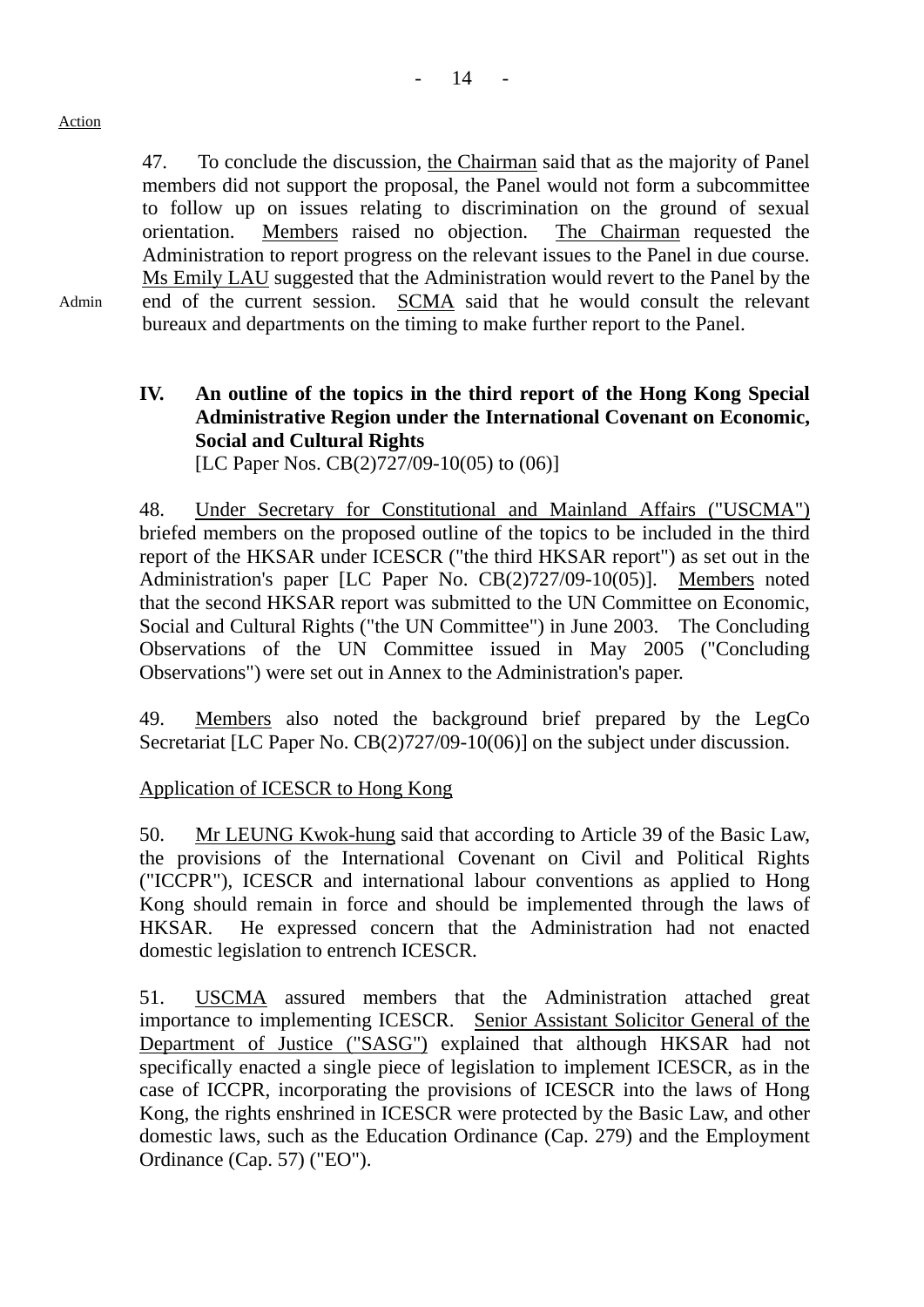52. Mr LEUNG Kwok-hung said that HKBORO was not embracive as it did not include all the provisions of ICESCR such as those relating to collective bargaining. He enquired about the specific provisions of ICESCR as applied and not applied to Hong Kong.

53. DSCMA explained that following China's ratification of ICESCR in March 2001, the Government of the People's Republic of China ("PRC") had notified the UN Secretary-General of the following statement on the application of ICESCR to HKSAR -

- (a) Article 6 of ICESCR did not preclude the formulation of regulations by HKSAR for employment restrictions, based on place of birth or residence qualifications, for the purpose of safeguarding the employment opportunities of local workers in HKSAR; and
- (b) "National federations or confederations" in Article 8.1(b) of ICESCR shall be interpreted, in this case, as "federation or confederations in HKSAR" and this Article did not imply the right of trade union federations or confederations to form or join political organisations or bodies established outside HKSAR.

DSCMA said that except for the above reservations, all provisions of ICESCR applied to Hong Kong, and had been implemented through various legislative and administrative measures.

54. SASG supplemented that Article 2(1) of ICESCR provided that -

"Each State Party to the present Covenant undertakes to take steps, individually and through international assistance and co-operation, especially economic and technical, to the maximum of its available resources, with a view to achieving progressively the full realisation of the rights recognised in the present Covenant by all appropriate means, including particularly the adoption of legislative measures".

SASG said that the wording of the Article clearly indicated that ICESCR did not impose an obligation for immediate enforcement but allowed States Parties to take steps progressively to achieve the rights guaranteed therein. There was also no obligation under ICESCR to implement it by legislation alone.

55. Mrs Sophie LEUNG said that as Article 2(1) of ICESCR did not require the implementation of the rights guaranteed in the Covenant in one go, the Administration should enact law only when needed, taking into account public aspirations and the local circumstances.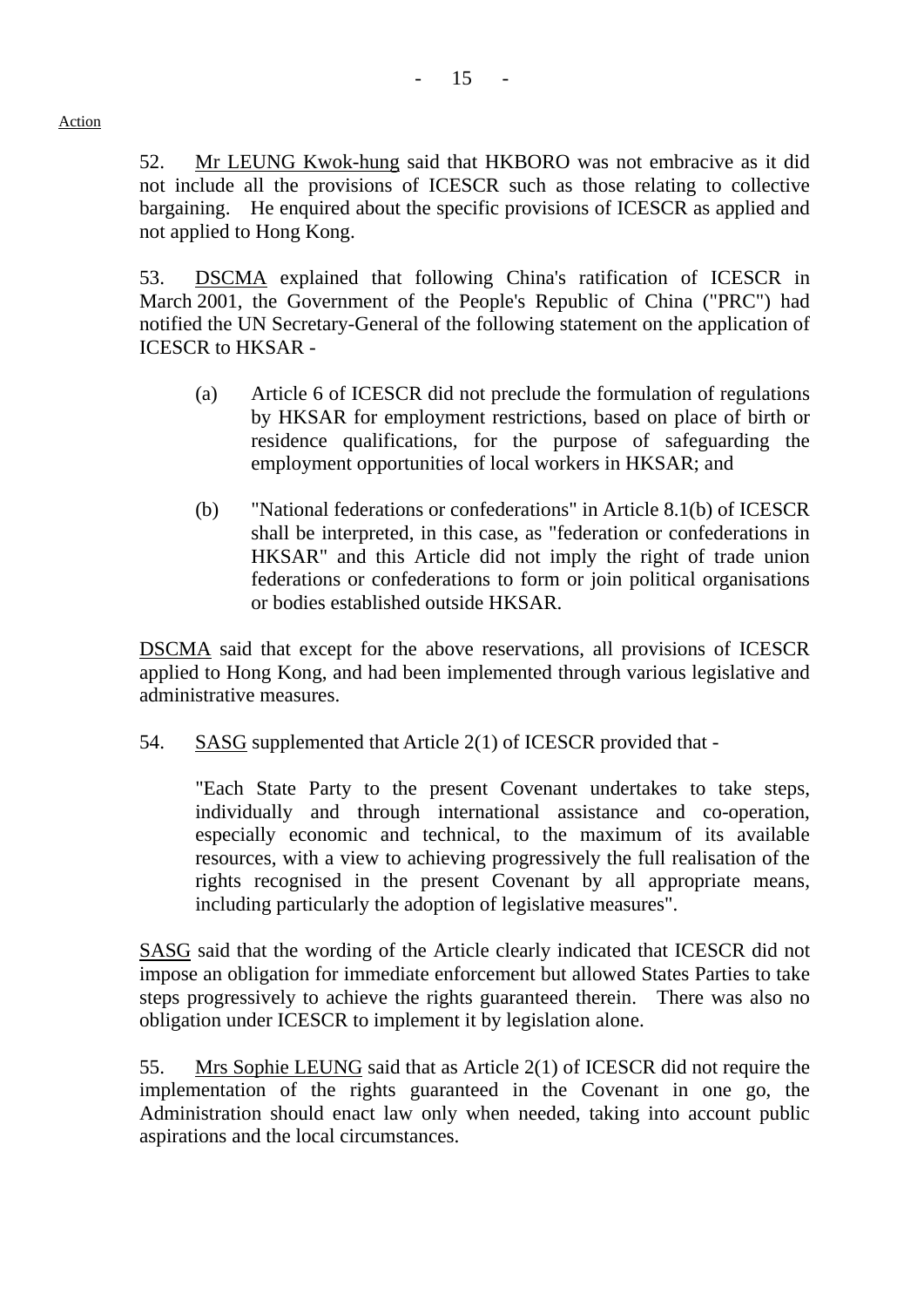## Article 7 : Right to enjoy just and favourable conditions of work

56. Mr Ronny TONG said that Article 7(a) of ICESCR provided that -

"The States Parties to the present Covenant recognise the right of everyone to the enjoyment of just and favourable conditions of work which ensure, in particular:

- (a) Remuneration which provides all workers, as a minimum, with:
	- (i) Fair wages and equal remuneration for work of equal value without distinction of any kind, in particular women being guaranteed conditions of work not inferior to those enjoyed by men, with equal pay for equal work;
	- (ii) A decent living for themselves and their families in accordance with the provisions of the present Covenant;".

Mr TONG expressed concern that the Minimum Wage Bill ("the Bill") in its present form was inconsistent with Article 7(a)(ii) of ICESCR, in that the Bill sought to provide for a minimum wage without fulfilling the standard of a decent living, and the exemption of live-in domestic workers from the Bill had breached Article 7(a)(i). He asked how the Administration would explain the inconsistencies to the UN Committee.

57. Senior Administrative Officer (Policy Support) of the Labour Department ("SAOLD") explained that the Bill sought to introduce a statutory minimum wage regime which would provide a wage floor expressed as an hourly rate to forestall excessively low wages. From a legal perspective, exemption of live-in domestic workers from the Bill was legally tenable as there was a justifiable difference, mainly involving different working patterns and provision of in-kind benefits arising from dwelling in the households of their employers free of charge, between live-in domestic workers and other workers who would qualify for the statutory minimum wage. The Administration would explain in the third HKSAR report the policy objective of the Bill.

58. SASG supplemented that, as specified in its Article 2, ICESCR was progressive in nature, viz. requiring States Parties to take steps, to the maximum of their available resources, to achieve progressively the full realisation of the rights in ICESCR by all appropriate means. In view of Article 2, the Bill represented a major step taken by the HKSAR Government to achieve progressively the rights stipulated in Article 7, and thus the Bill was in conformity with ICESCR. In further response to Mr TONG, the Administration undertook to provide information on the conformity of the Bill with Article 7 of ICESCR.

### Action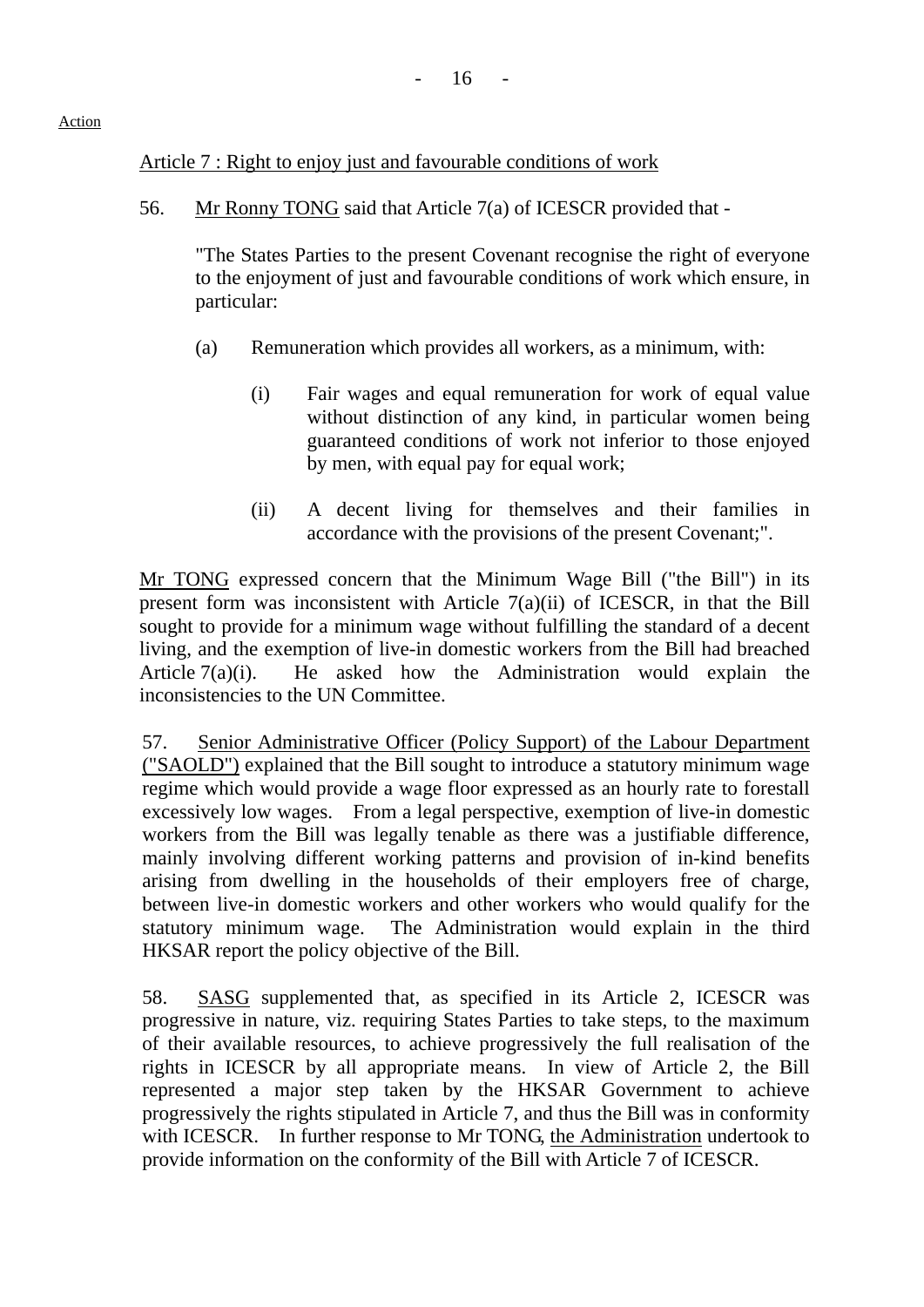(*Post-meeting note*: The Administration's response was issued to members vide LC Paper No. CB(2)894/09-10 on 4 February 2010.)

59. Referring to the outline in paragraph 16 of the Administration's paper, Dr PAN Pey-chyou enquired why the subject of "Prevention of accidents and diseases in the workplace: legal protections" would be included in the third HKSAR report when the Administration had not made any progress in this regard. For example, many workers were not diagnosed with occupational diseases after seeking consultation in the Occupational Health Clinics of the Labour Department and hence could not receive any compensation although their injuries were caused by work.

60. SAOLD explained that the third HKSAR report would include, among others, updates of significant developments since the submission of the HKSAR's second report in 2003, while it would state so if the situation remained essentially the same since the last report. SAOLD further said that the Administration did make a number of improvements in respect of occupational diseases, including the introduction of an amendment bill to improve the compensation scheme for persons with occupational deafness. In addition, mesothelioma had become a compensable disease under the Pneumoconiosis and Mesothelioma (Compensation) Ordinance (Cap. 360) in 2008, alongside pneumoconiosis.

61. Mrs Sophie LEUNG said that the third HKSAR report should provide statistics on occupational diseases rather than the levels of compensation to indicate whether improvement had been made to prevent occupational diseases. SAOLD noted her view.

## Article 8 : Right to trade union membership

62. Ms LI Fung-ying said that the Administration should strive to compile the third HKSAR report with foresight, instead of simply setting out existing measures implemented by the HKSAR Government to improve labour relations. She enquired whether the Administration would include in the third HKSAR report issues not yet handled, for instance, legislative measures to ensure reinstatement or re-engagement of an employee who had been dismissed unreasonably and unlawfully.

63. SAOLD said that provisions concerning the reinstatement or re-engagement of an employee who had been dismissed unreasonably and unlawfully were in place under the existing EO. While the Administration would introduce a bill to improve the provisions, including requiring the employer to pay a further sum to the employee for failing to comply with a reinstatement or re-engagement order issued for that purpose in due course, the Administration would report faithfully the latest progress in the third HKSAR report.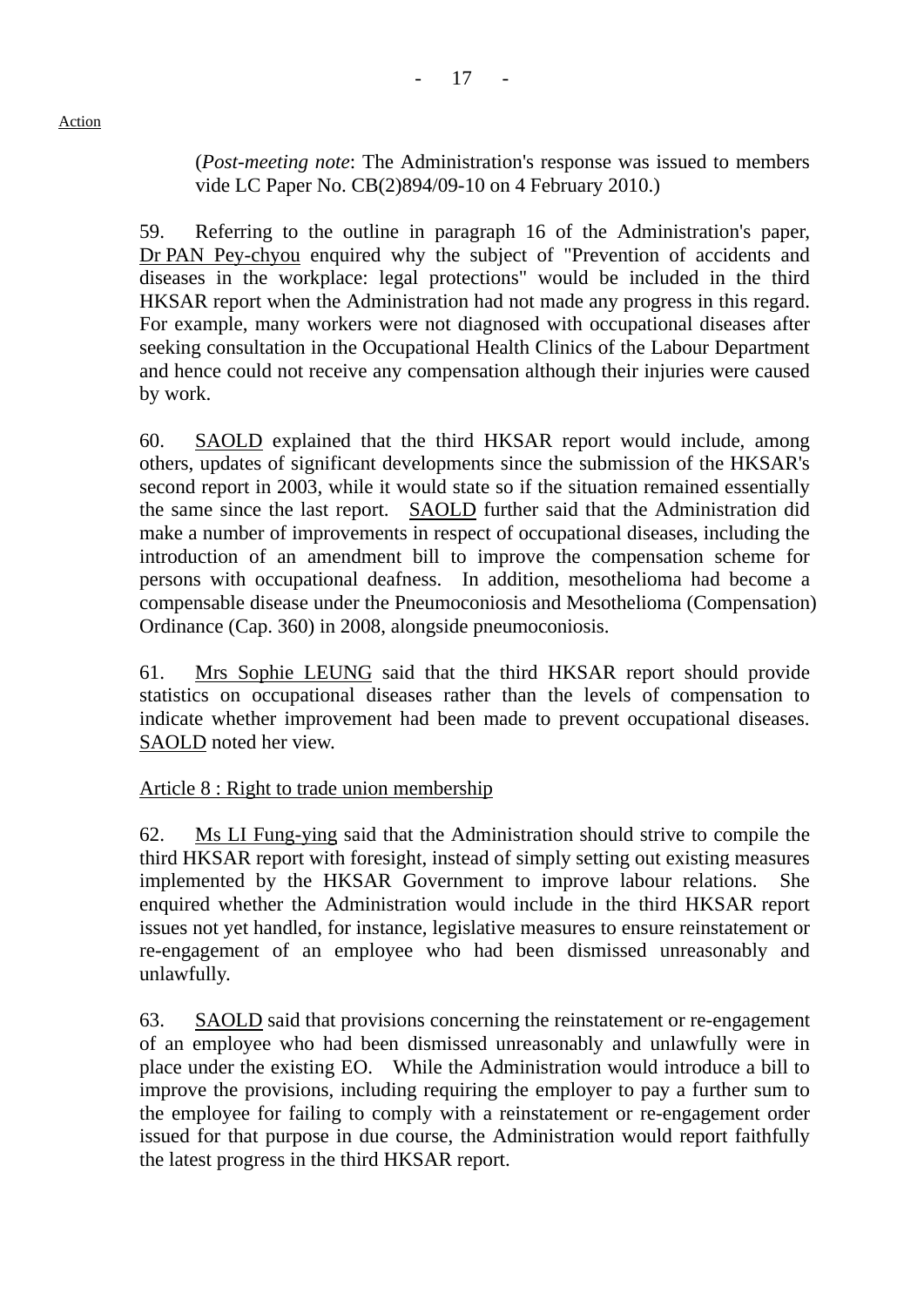64. Ms LI Fung-ying and Mr LEUNG Kwok-hung expressed concern that the Administration had not introduced a bill on collective bargaining despite the trade unions' repeated requests. Ms LI enquired whether the Administration would reflect the situation in the third HKSAR report. Mr LEUNG expressed dissatisfaction that the HKSAR Government had repealed the Employee's Right to Representation, Consultation and Collective Bargaining Ordinance in 1997. Given that this was a retrograde step for labour rights, he enquired about the progressive step to be taken by the Administration in the near future.

65. SAOLD said that the Administration had explained in the first HKSAR report that imposing collective bargaining by statute would have long-term implications on Hong Kong's labour relations system and could affect adversely Hong Kong's economic competitiveness. Given the predominance of small and medium enterprises which accounted for 98% of the companies in Hong Kong, the Government considered such law inappropriate for Hong Kong. Although the Administration did not intend to introduce a bill on collective bargaining, it had adopted a multi-pronged approach in promoting labour relations. The measures taken included providing voluntary conciliation, promoting good people management practices and strengthening tripartite collaboration at the industry level. The Administration would cover in the third HKSAR report progress made by the Administration since its last report, the aspiration of trade unions and how the Administration implemented measures to facilitate effective communication between employers and employees at the enterprise level.

## Article 11: Right to an adequate standard of living

66. Ms Emily LAU expressed concern about the increasing number of people living in poverty and the wide income disparity among individuals. She enquired whether the problem would be reflected in the third HKSAR report and the body responsible for following up the problem since the Commission on Poverty ceased operation on 30 June 2007.

67. Principal Assistant Secretary for Labour and Welfare ("PASLW") said that the Labour and Welfare Bureau would set out in the third HKSAR report its policies and existing measures on alleviation of poverty, taking into account the views to be received during public consultation on the outline of topics in the report.

68. Mr LEE Wing-tat found it unacceptable that a society as affluent as Hong Kong had citizens still living in caged homes. Unlike the Administration's claim that the waiting time for public housing was three years, some middle-aged singletons had waited for 10 years.

Admin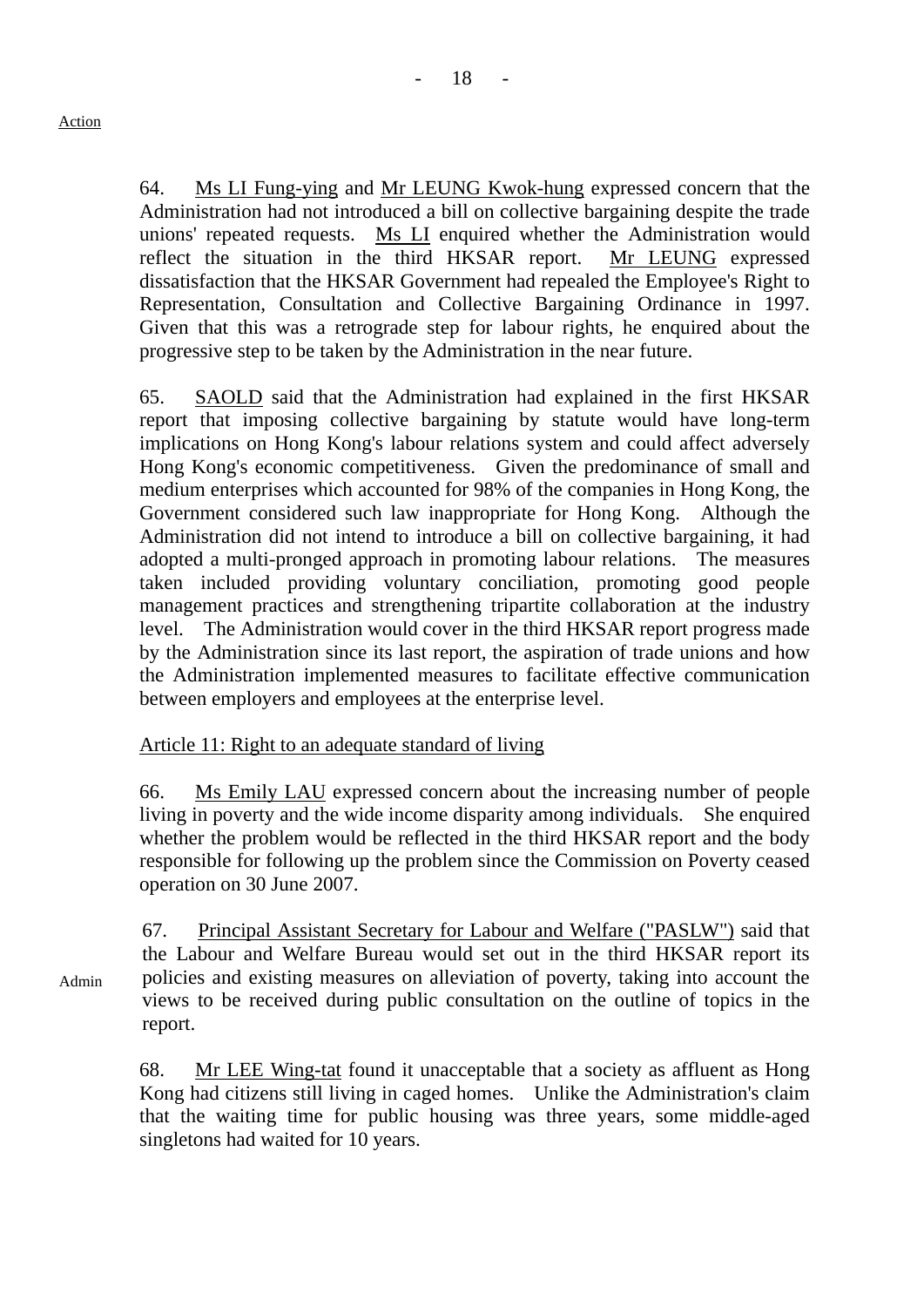69. Referring to paragraphs 86 and 98 of the Concluding Observations, Mr IP Kwok-him expressed concern about poverty among the disadvantaged and marginalised groups and older persons. He considered that the right to an adequate standard of living had not been adequately addressed as many people still lived in caged homes. He enquired how the Administration would reflect the situation in the third HKSAR report.

Admin 70. USCMA said that she would relay Mr LEE and Mr IP's concerns to the relevant bureaux and departments and revert to members at the next meeting.

## Youth issues

71. Referring to the recent incidents where a group of young people born after 1980 ("the post-80s generation") staging a series of protests against the construction of railway works for the Hong Kong Section of Guangzhou-Shenzhen-Hong Kong Express Rail Link ("the Express Rail Link"), Ms Emily LAU said that the post-80s generation was discontented with the present political, social and economic environment which provided limited opportunities for advancement. Ms LAU said that issues relating to youth straddled over a number of policy areas, including employment, education, family relations, etc. and enquired how the Administration would reflect this problem in the third HKSAR report.

72. USCMA responded that the Administration was aware of the need to enhance communication with young people, listen to their voices and understand their aspirations, visions and expectations towards society. The Administration was reflecting on how to enhance engagement with the younger generations. On the relations between young people and their families, the Family Council under the Home Affairs Bureau ("HAB") had organised a Happy Family Campaign to promote family core values which was conducive to building a harmonious community. Ms Emily LAU, however, expressed doubt whether it would be effective to entrust the Family Council to deal with issues relating to young people. USCMA clarified that her reference to the work of the Family Council was in response to Ms LAU's comments on family relations and she was not suggesting that the Family Council had been entrusted to deal with all issues relating to young people. The Commission on Youth ("COY"), for one, was responsible.

73. Mr LI Wing-tat enquired about the total amount of money spent on the work for young people by relevant bureaux and departments. He expressed concern that COY, with the majority of members over 50 years old, might not be able to understand the needs of young people and in turn provide useful advice to the Government on matters relating to youth development. He suggested that COY should consist of younger members and, if not, consideration should be given to allowing them to participate in working groups under COY. Mr LEE said that the Government should listen to different voices and be accommodating.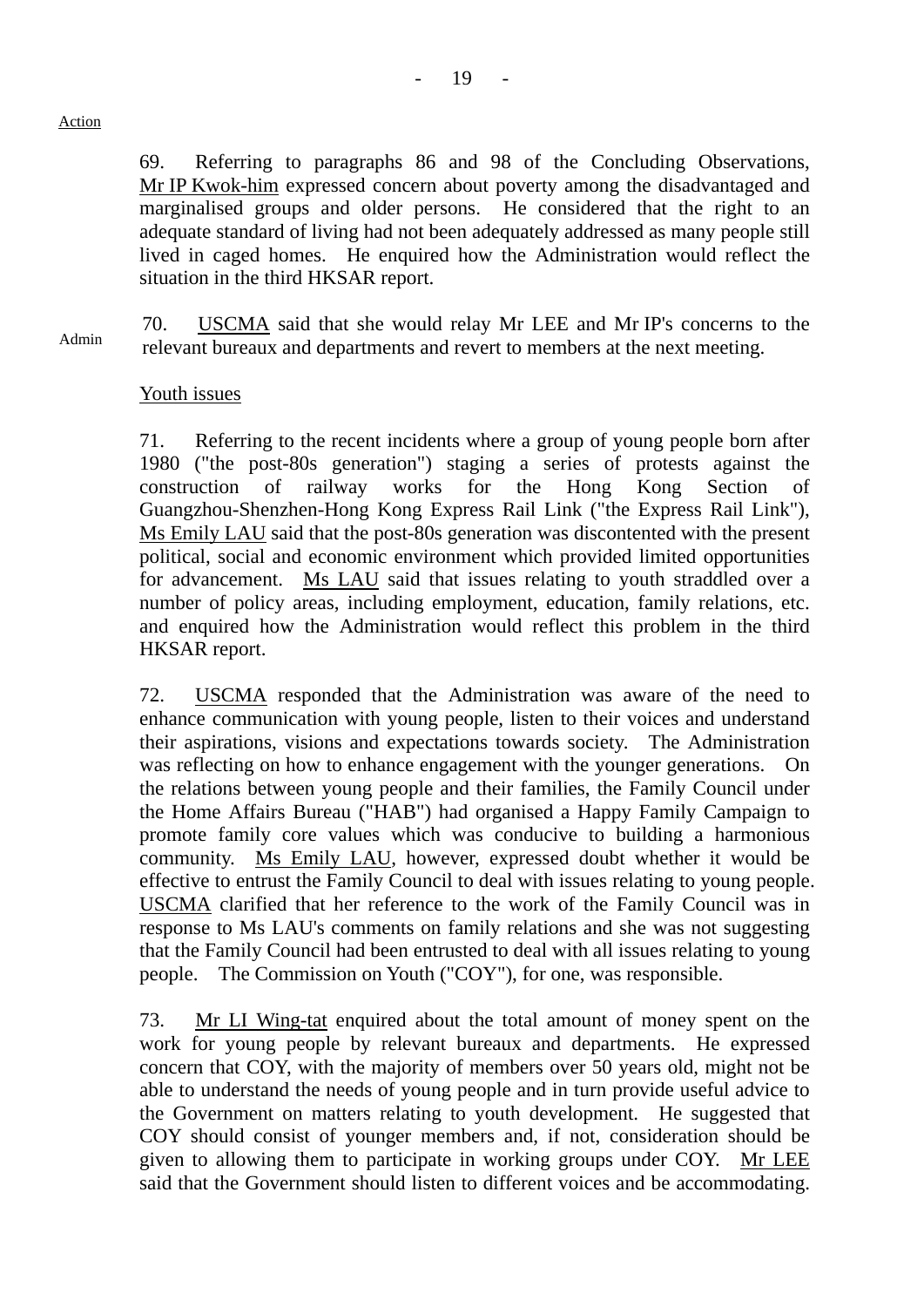He noted that the Youth Forum, which was under the purview of HAB, had ceased functioning because the views of some young radicals were not welcomed by the Administration. He said that representatives of HAB should be invited to attend the next Panel meeting to explain its position. Mr LEUNG Kwok-hung concurred with Mr LEE.

74. On the resources spent on youth, USCMA said that as youth policy straddled over a number of bureaux and government departments, it would be difficult to come up with an exact figure. She would also relay Mr LEE's concerns relating to COY and Youth Forum to HAB.

75. Dr Priscilla LEUNG said that youths staging protests against the Express Rail Link came from all walks of life. It was obvious that they were frustrated over diminishing opportunities for advancement in the society. The Administration should tackle that problem and review its existing mechanism with a view to improving communication. She held the view that the membership of COY should consist of representatives from youth and parental groups. USCMA responded that she would relay Dr LEUNG's views to HAB.

76. Mrs Sophie LEUNG said that the Administration should adopt a holistic approach in formulating policies for youth development, so that the interests of young people would be addressed and opportunities would be provided to broaden their horizon. DSCMA responded that the Administration dealt with youth policy having regard to relevant perspectives. The Administration would give full consideration to the views received in drafting the third HKSAR report.

## Economic rights

77. Mr WONG Yung-kan expressed concern that the outline was silent on the economic rights of the agriculture and fishery industry. He said that unlike PRC, the HKSAR Government attached little importance to this industry. Although the contribution of the industry in terms of gross domestic product was small, the Administration should implement measures to ensure its healthy development.

78. DSCMA explained that ICESCR sought to safeguard the rights of all people recognised therein, irrespective of the industries to which they belonged. To this end, the Administration would not include in or exclude from the third HKSAR report the economic activities of any particular industries. However, if the agriculture and fishery industry proposed measures that would affect the economic, social and cultural rights of a person, for example, new conservation policies, the Administration would welcome these views and consider reflecting them in the third HKSAR report.

Admin

Admin